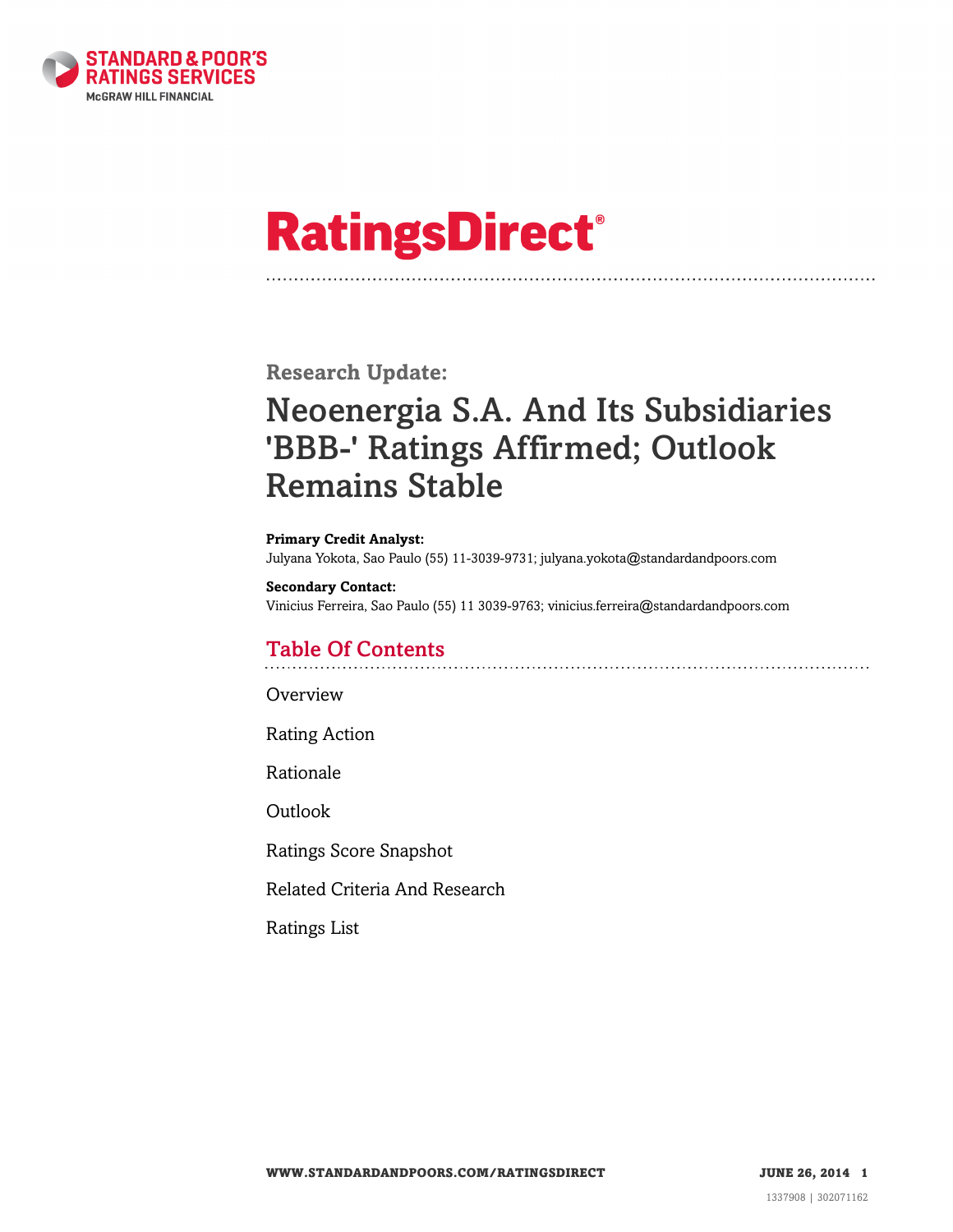**Research Update:**

# Neoenergia S.A. And Its Subsidiaries 'BBB-' Ratings Affirmed; Outlook Remains Stable

### <span id="page-1-0"></span>**Overview**

- Brazil-based electric utility Neoenergia has shown resilient cash flow and relative stable credit metrics in 2013.
- We are affirming our 'BBB-' global scale and 'brAAA' national scale corporate credit ratings on Neoenergia and its subsidiaries COELBA, CELPE and COSERN.
- We assess COELBA, CELPE and COSERN as "core" to their parent.
- The stable outlook is based on our expectation that the group will maintain its "adequate" liquidity position, with a minimum cash balance of R\$2 billion and cash-flow generation with funds from operations (FFO) of about R\$2.0 billion in the next two years.

# <span id="page-1-1"></span>Rating Action

On June 26, 2014, Standard & Poor's Rating Services affirmed its 'BBB-' global scale and 'brAAA' national scale corporate credit ratings on Neonergia S.A. and its subsididiaries (Neoenergia). The outlook on the ratings is stable.

At the same time, we affirmed our 'brAA+' national scale issue ratings on the debt issued by Neoenergia's subsidiaries, Termopernambuco S.A. and Itapebi Geração de Energia S.A., based on the parent company's unconditional and irrevocable guarantee of these entities' notes.

# <span id="page-1-2"></span>Rationale

We analyze Neoenergia on a consolidated basis as we believe that it adopts an integrated financial strategy, and the holding company, Neoenergia, actively manages the operations at each of its core subsidiaries: Companhia de Eletricidade do Estado da Bahia (COELBA), Companhia Energetica de Pernambuco (CELPE), and Companhia Energetica do Rio Grande do Norte (COSERN).

The ratings on Neoenergia reflect the strong growth prospects and stable cash flow from the distribution companies' concession areas, which contributed about 75% of the group's EBITDA in 2013. The group plans to expand its generation asset base to 4.0 gigawatts (GW) by 2019 from 1.6GW in 2013, which we view as positive in terms of business diversification. Nevertheless, we expect the distribution segment to continue to represent the majority of the group's sales and cash generation.

The ratings on Neoenergia are based on our view of the entire sector's strong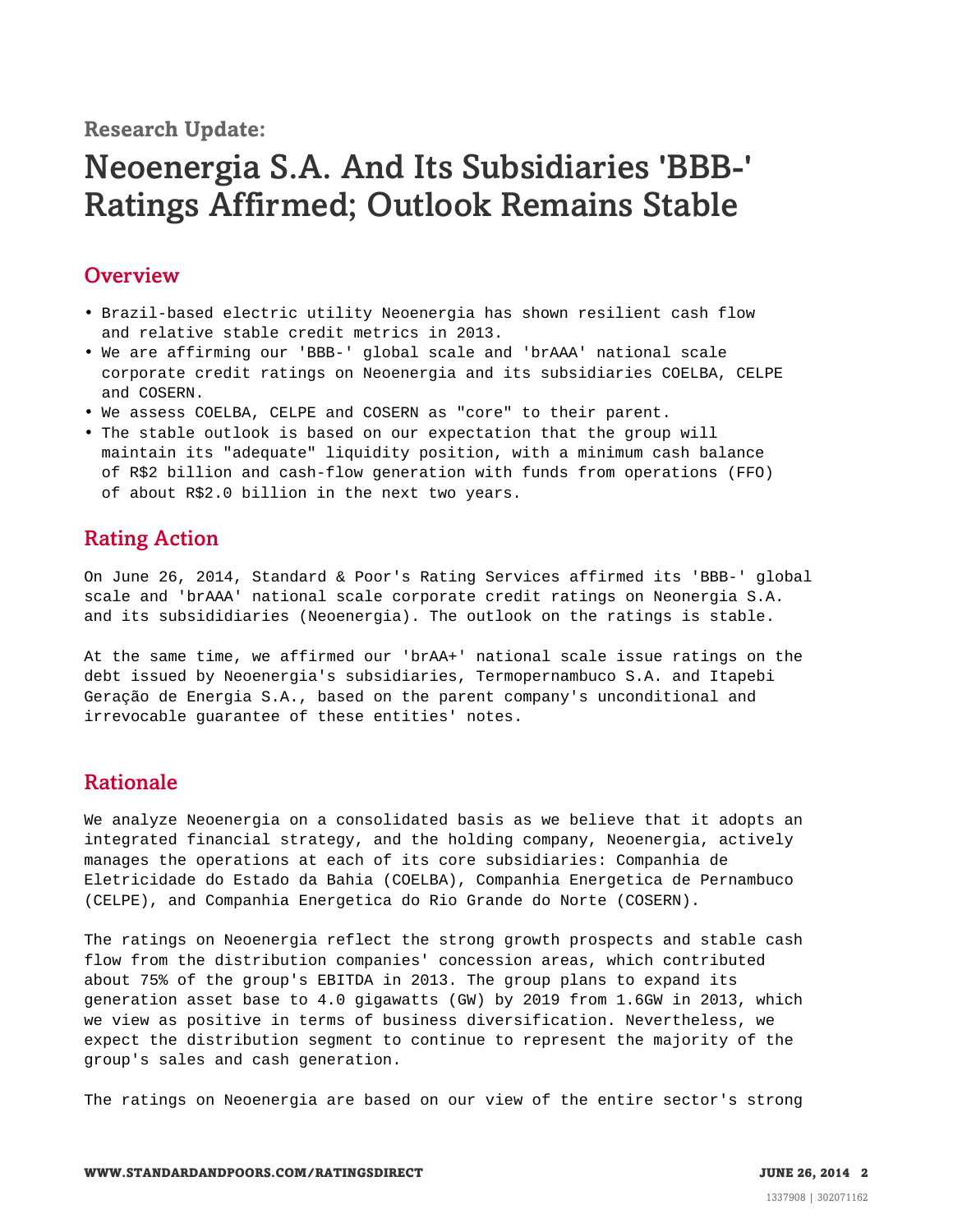reliance on central government support, which weighs heavily in our analysis of its regulatory framework. Although Neoenergia did not suffer significantly from the extended drought in Brazil, the entire sector was exposed to a liquidity distress due to potential extraordinary working capital needs that did not materialize as the central government stepped in and provided additional funds to mitigate the stress. We believe Neonergia's financial performance could weaken if the sector faced distress stemming from the extended drought. At the same time, we assess Neoenergia's liquidity as "adequate."

Neoenergia's business risk profile reflects the group's strong competitive position, due to its monopoly rights in large electricity distribution areas and a proven and favorable regulatory framework, which we assess as "adequate."

We view the distribution business as highly regulated and limited in scope, which adds stability and predictability to the group's future performance. The main risks are related to lower demand trends, but there are significant growth opportunities given the demographics in the group's concession areas, which are located in the country's northeast. Additionally, in April 2014, the local regulator (Agencia Nacional de Energia Elétrica; Aneel) approved a 17.75%, an average tariff adjustment for CELPE, 15.35% for COELBA, and 12.75% for COSERN, due to higher energy costs following the thermal dispatch in the last 12 months ended in April 2014, which was triggered because of the drought. We view the pass-through of the higher energy cost to tariffs, which was well above inflation for that period, demonstrates the strength of the regulatory framework and its ability to withstand political pressure during an election year. Neoenergia's competitive advantage is based on its robust scale and the geographic diversification of its distribution business, located in three of the largest states in terms of GDP in northeastern Brazil.

These positive factors are partially offset by Neoenergia's weaker operating efficiency compared to Aneel's standards. Although its distribution companies have been investing in network maintenance to improve their operational performance, quality indicators and energy losses are consistently non-compliant with the targets defined by the local regulator. As a result, we assess the operating efficiency as "adequate/weak."

We assess Neoenergia's financial risk profile as "intermediate" mainly because of its relatively strong and stable cash flow generation, which allows it to fund most of its aggressive capital expenditures (capex) and moderate dividends payout. For 2014, we expect debt to EBITDA to be about 3.0x and FFO to debt of about 22%, mainly due to the high energy prices related to the thermal dispatch. Despite its aggressive investment plan for the next five years (which will require additional debt), we expect Neoenergia to steadily improve its main cash-flow leverage metrics, resulting from stronger EBITDA of R\$2.3 billion-R\$2.5 billion in 2014, and R\$2.7 billion-R\$3.0 billion from 2015 onward, and prudent dividend distribution of 35%-50%. Under our base case scenario for 2015, we expect debt to EBITDA to decline to approximately 2.7x and FFO to debt to increase to 27%. Our base-case scenario for 2014 and 2015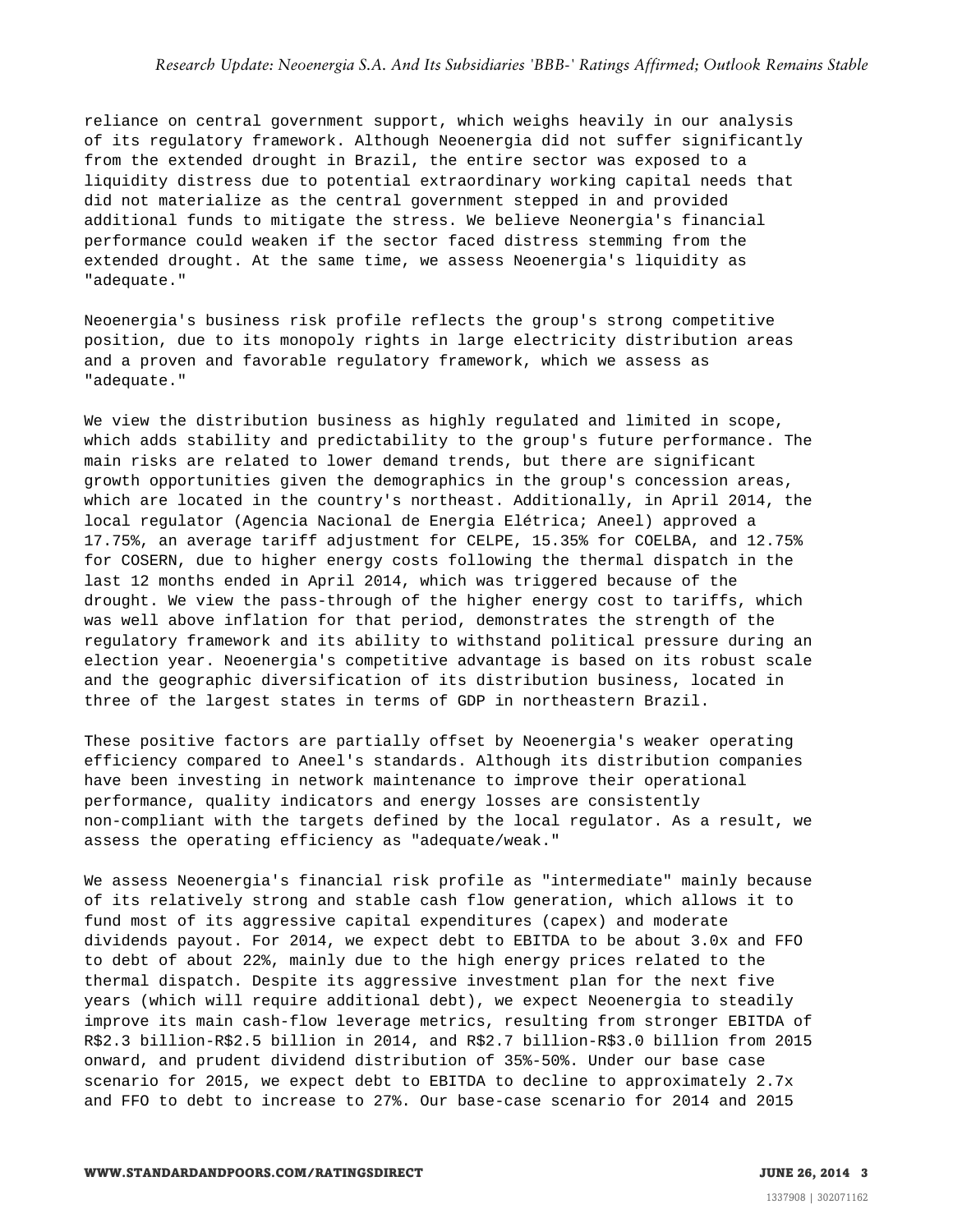includes:

- Consolidated revenue growth of about 16% in 2014, mainly a result of atariff increase granted to the company's distribution companies in April 2014, and annual demand growth which is in line with GDP growth of 1.8% in 2014 and 2.0% in 2015;
- From 2015 onward, we expect revenues to rise following the ramp-up of new generation projects, such as Teles Pires in 2015 and Baixo Iguaçu in 2016, which will add new cash flow generation to the group, resulting in a gradual recovery of leverage ratios;
- Annual capex of R\$2.3 billion-R\$2.6 billion; and
- Dividend payout of 35%-50%.

#### Liquidity

We assess Neoenergia's liquidity as "adequate." As of Dec. 31, 2013, the group had a cash position of R\$2 billion, which was more than sufficient to cover its R\$852 million in short-term maturities. We expect the group to maintain a minimum cash position of R\$2 billion while it implements its growth strategy. In general, Neoenergia has good financial flexibility, enjoying frequent access to capital markets.

#### Principal Liquidity Sources

- FFO of R\$1.5 billion-R\$1.7 billion in 2014;
- Committed credit lines from the national development bank (BNDES; foreign currency: BBB-/Stable/--), Banco do Nordeste do Brasil S.A. (BNB; foreign currency: BBB-/Stable/--) , Centrais Eletricas Brasileiras SA (Eletrobras; foreign currency: BBB-/Stable/--) to fund approximately 50% of the group's investments; and
- Minimum cash position of R\$2 billion.

#### Principal Liquidity Uses

- Minimum working capital outflows;
- Capex up to R\$2.6 billion (approximately 55% in electricity distribution) in 2014; and
- Dividend payments to remain at 35%-50% to cope with the planned investments and in line with the group's dividend policy.

The company has established more flexible financial covenants, with net debt to EBITDA revised to 4.0x from 3.0x in order to absorb the impact of the lower weighted average cost of capital (WACC) following the third review cycle, and the effect of the volatility of the EBITDA calculated by international financial reporting standards (IFRS), which does not consider the regulatory assets and liabilities adjustment. Neoenergia has applied the 4.0x net debt to EBITDA covenant to all its new debt issuances from December 2013 onwards, while it has negotiated a waiver on its ancillary debt, including the loans provided by BNDES, to 3.5x net debt to EBITDA.

In addition, we believe the group has a comfortable capital structure, with an average debt maturity life of around four years, and a smooth amortization profile. All foreign currency debt is 100% hedged, and the group has access to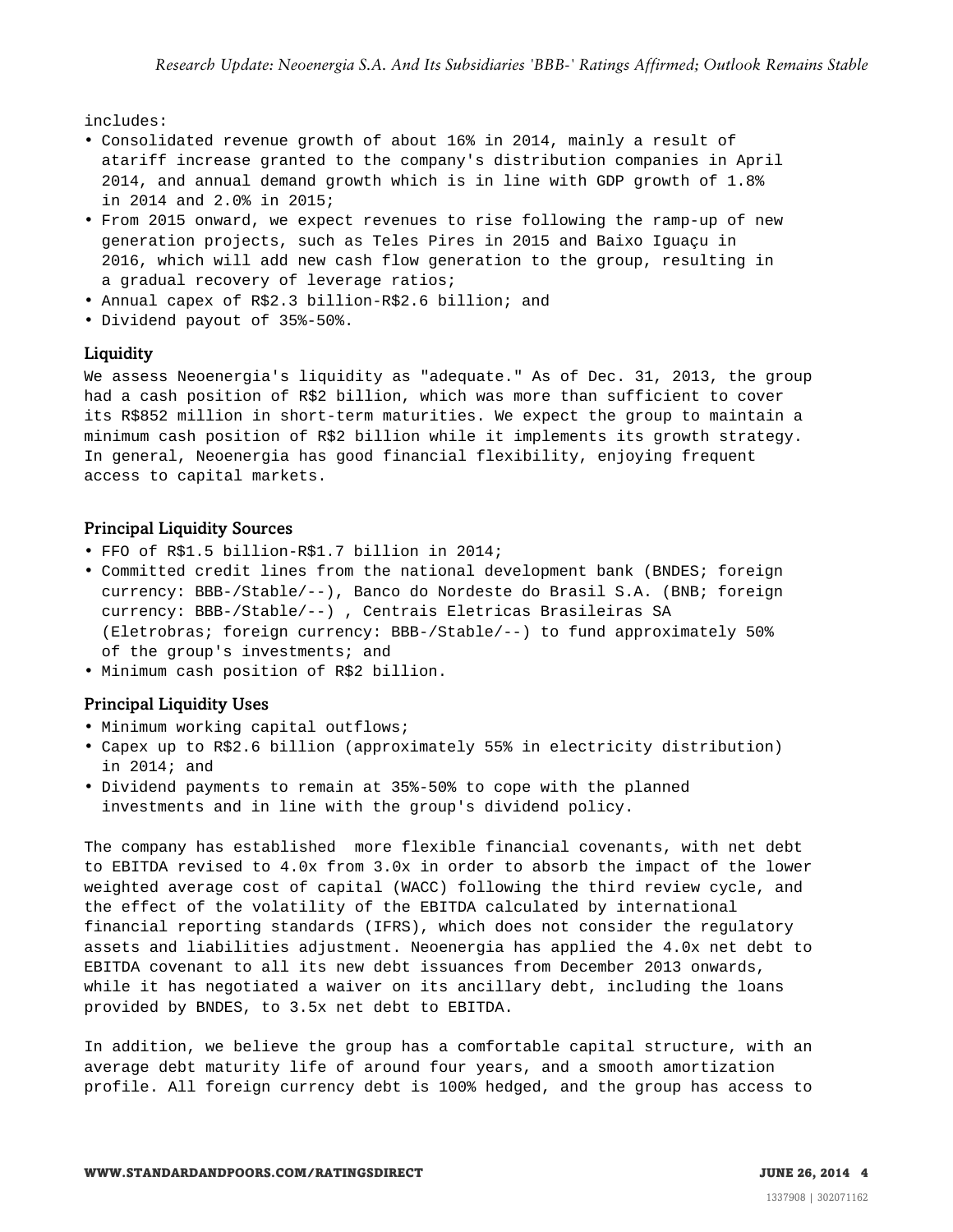relatively cheap long-term financing provided by BNDES, BNB, and Eletrobras.

The BNDES financing typically includes a cross default clause that entitles it to accelerate a financing agreement if any obligation before the BNDES and the subsidiaries of a controlling company pertaining to the economic group defaults. We derive the rating on Neoenergia from consolidated accounts, which include all of its subsidiaries. We believe that in the hypothetical case of a smaller non-rated subsidiary's default, which could trigger an acceleration of BNDES loans to the group (these loans totaled R\$3.7 billion as of Dec. 31, 2013), Neoenergia has strong incentives to support the potential weaker subsidiary and the ability to withstand this scenario due to its ample liquidity.

Our issue-level senior unsecured debt rating based on Neoenergia's guarantee is one notch below the issuer credit rating (ICR) on the group, incorporating the structural subordination to priority liabilities at the operating subsidiaries' level.

### <span id="page-4-0"></span>**Outlook**

The outlook is stable, based on our expectation that Neoenergia will continue to generate strong cash flows, with minimum FFO of R\$1.5 billion–R\$2.0 billion in the next two years, mainly coming from electricity distribution, which contributes about 75% of the consolidated EBITDA.

The outlook incorporates the group's aggressive investment plan for the next five years concentrated in the distribution segment and in the development of already committed generation assets. Despite expected higher debt, the outlook reflects our expectation that Neoenergia will maintain debt to EBITDA less than 3.5x, FFO to debt will reach a minimum of about 22% in 2014, recovering to 27% in 2015. We also expect Neoenergia to maintain it "adequate" liquidity and over 10% headroom in its financial covenants ratios.

#### Downside scenario

We could downgrade Neoenergia if it is unable to gradually reduce leverage with FFO to debt lower than 25% by the end of 2015, or if it presents a dividend payout higher than 50%, which could further weaken the group's financial flexibility, leading to a deterioration of its liquidity assessment to "less than adequate," and/or resulting in debt to EBITDA more than 3.5x and FFO to debt consistently lower than 25% in the next two years.

#### Upside scenario

At this point, an upgrade is unlikely given the sovereign's credit quality.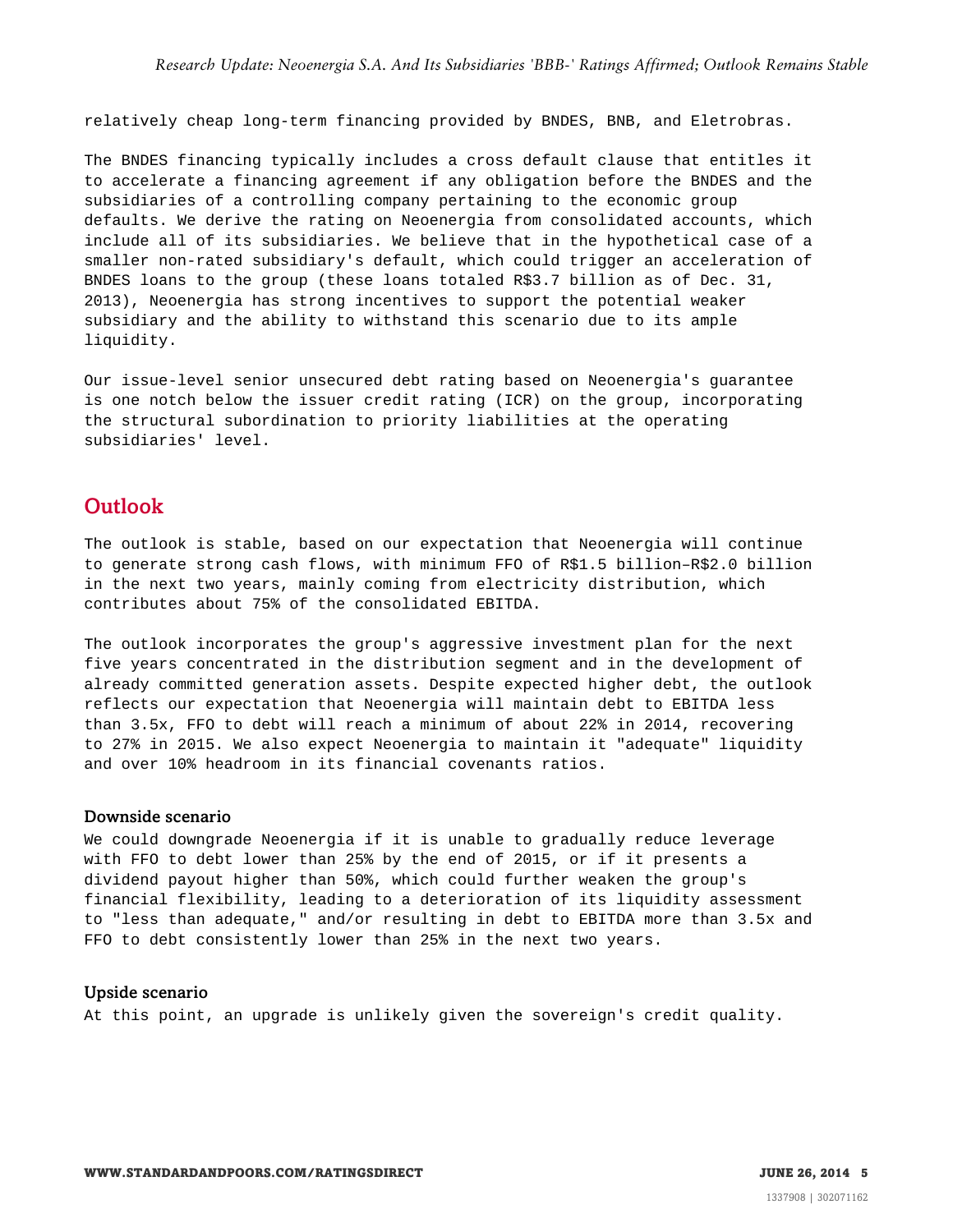# <span id="page-5-0"></span>Ratings Score Snapshot

```
Corporate Credit Rating:
 Global scale rating BBB-/Stable/--<br>Brazil national scale brAAA/Stable/--
  Brazil national scale
Business risk: Satisfactory
• Country Risk: Moderately High
• Industry Risk: Low Risk
• Competitive position: Satisfactory
Financial risk: Intermediate
• Cash flow/Leverage: Intermediate
Anchor: bbb-
Modifiers:
• Diversification/Portfolio effect: Neutral (no impact)
• Capital structure: Neutral (no impact)
• Liquidity: Adequate
• Financial policy: Neutral (no impact)
• Management and governance: Satisfactory (no impact)
• Comparable rating analysis: Neutral (no impact)
Stand-alone credit profile: bbb-
```
Group credit profile: bbb-

# <span id="page-5-1"></span>Related Criteria And Research

#### Related Criteria

- Key Credit Factors For The Unregulated Power And Gas Industry, March 28, 2014
- Methodology And Assumptions: Liquidity Descriptors for Global Corporate Issuers, Jan. 2, 2014
- Corporate Methodology, Nov. 19, 2013
- Corporate Methodology: Ratios and Adjustments, Nov. 19, 2013
- Group Rating Methodology, Nov. 19, 2013
- Key Credit Factors For The Regulated Utilities Industry, Nov. 19, 2013
- Guarantee Criteria--Structured Finance, May 7, 2013
- Methodology: Management And Governance Credit Factors For Corporate Entities And Insurers, Nov. 13, 2012
- 2008 Corporate Criteria: Rating Each Issue, April 15, 2008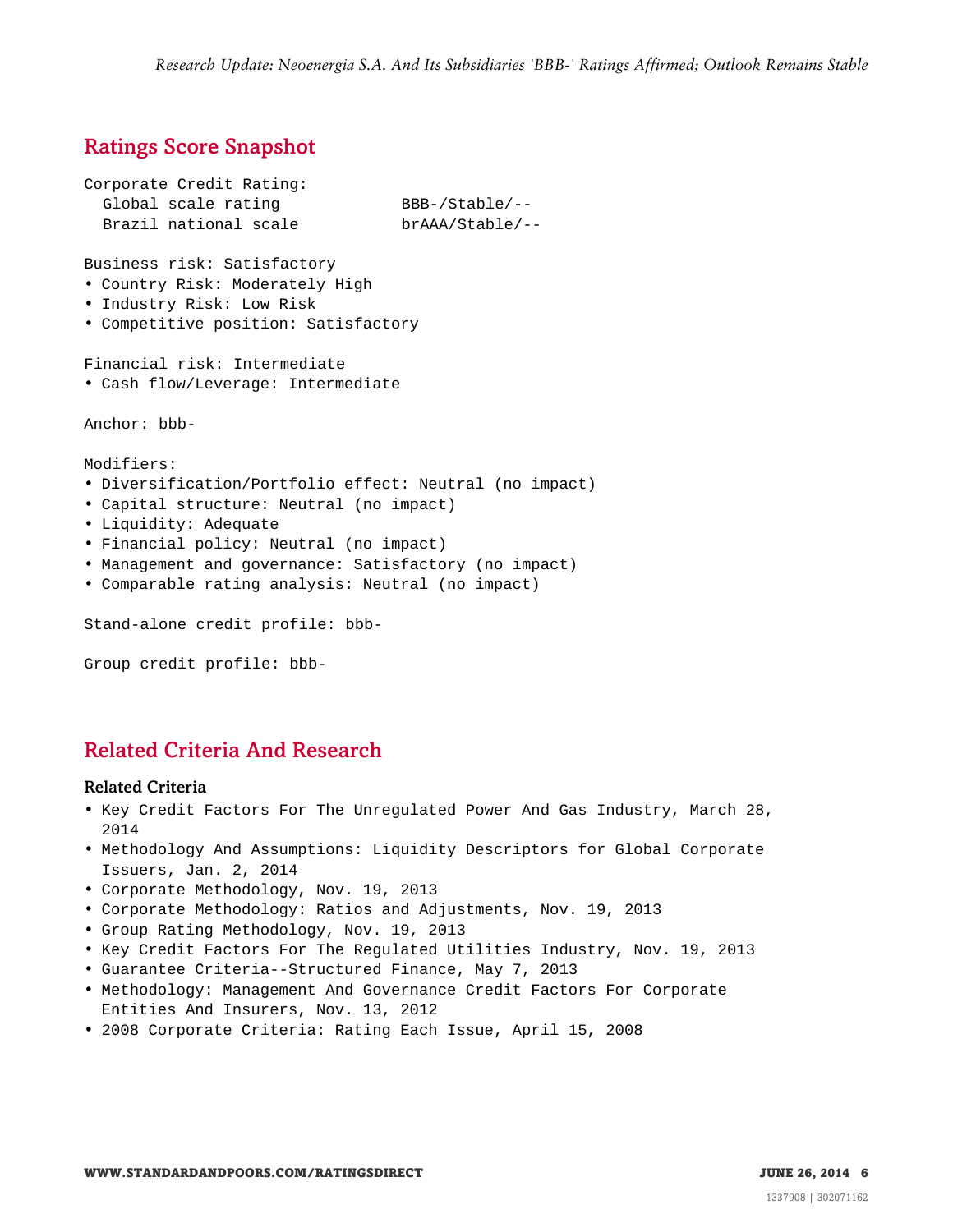# <span id="page-6-0"></span>Ratings List

Ratings Affirmed Neoenergia S.A. Companhia de Eletricidade do Estado da Bahia Companhia Energetica do Rio Grande do Norte Companhia Energetica de Pernambuco (CELPE) Corporate Credit Rating Global scale rating BBB-/Stable/--Brazil National Scale brAAA/Stable/--Companhia Energetica de Pernambuco (CELPE) Senior Unsecured brAAA Companhia Energetica do Rio Grande do Norte Subordinated brAAA Companhia de Eletricidade do Estado da Bahia Senior Unsecured BBB-Senior Unsecured brAAA Itapebi Geracao de Energia S.A. Subordinated brAA+ Termopernambuco S.A. Senior Secured brAA+ Senior Unsecured brAA+

Complete ratings information is available to subscribers of RatingsDirect at www.globalcreditportal.com and at www.spcapitaliq.com. All ratings affected by this rating action can be found on Standard & Poor's public Web site at www.standardandpoors.com. Use the Ratings search box located in the left column.